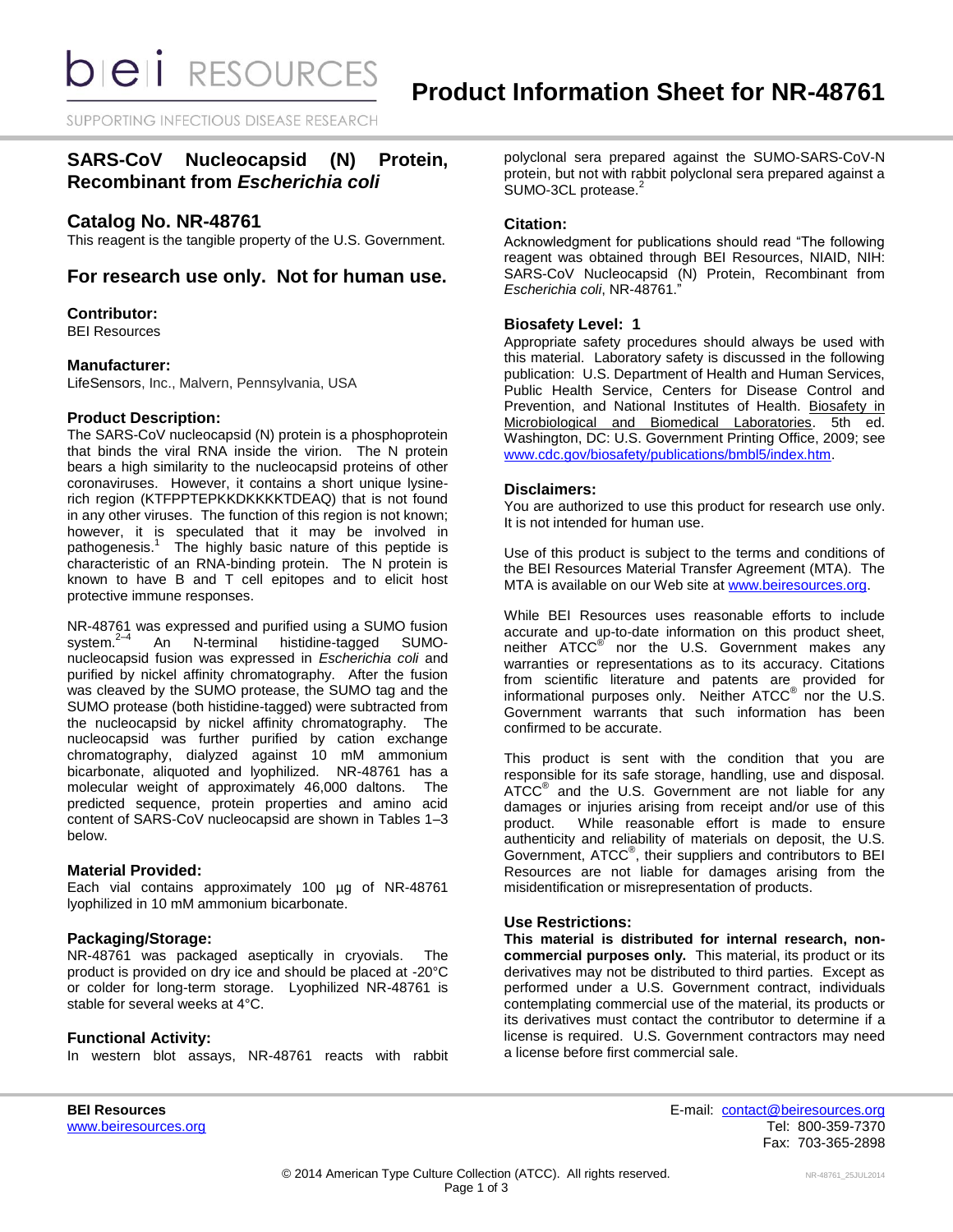**DIEII** RESOURCES

SUPPORTING INFECTIOUS DISEASE RESEARCH

#### **References:**

- 1. Marra, M. A., et al. "The Genome Sequence of the SARS-Associated Coronavirus." Science 300 (2003): 1399–1404. PubMed: 12730501.
- 2. Zuo, X., et al. "Expression and Purification of SARS Coronavirus Proteins using SUMO-fusions." Protein Expr. Purif. 42 (2005): 100–110. PubMed: 15939295.
- 3. Butt, T. R., S. C. Edavettal, J. P. Hall, and M. R. Mattern. "SUMO Fusion Technology for Difficult-to-express

Proteins." Protein Expr. Purif. 43 (2005): 1–9. PubMed: 16084395.

4. Malakhov, M. P., et al. "SUMO Fusions and SUMOspecific Protease for Efficient Expression and Purification of Proteins." J. Struct. Funct. Genomics 5 (2004): 75–86. PubMed: 15263846.

ATCC $^{\circ}$  is a trademark of the American Type Culture Collection.



| Table 1 - Predicted Protein Sequence |                   |                   |                   |                   |                   |  |  |  |
|--------------------------------------|-------------------|-------------------|-------------------|-------------------|-------------------|--|--|--|
| 1                                    | <b>MSDNGPQSNQ</b> | <b>RSAPRITFGG</b> | PTDSTDNNON        | <b>GGRNGARPKO</b> | RRPOGLPNNT        |  |  |  |
| 51                                   | ASWFTALTQH        | <b>GKEELRFPRG</b> | QGVPINTNSG        | PDDQIGYYRR        | ATRRVRGGDG        |  |  |  |
| 101                                  | <b>KMKELSPRWY</b> | FYYLGTGPEA        | <b>SLPYGANKEG</b> | <b>IVWVATEGAL</b> | <b>NTPKDHIGTR</b> |  |  |  |
| 151                                  | NPNNNAATVL        | QLPQGTTLPK        | GFYAEGSRGG        | SOASSRSSSR        | SRGNSRNSTP        |  |  |  |
| 201                                  | GSSRGNSPAR        | MASGGGETAL        | ALLLLDRLNQ        | LESKVSGKGQ        | QQQGQTVTKK        |  |  |  |
| 251                                  | <b>SAAEASKKPR</b> | <b>OKRTATKOYN</b> | VTQAFGRRGP        | <b>EQTOGNFGDQ</b> | <b>DLIRQGTDYK</b> |  |  |  |
| 301                                  | <b>HWPQIAQFAP</b> | <b>SASAFFGMSR</b> | <b>IGMEVTPSGT</b> | WLTYHGAIKL        | DDKDPQFKDN        |  |  |  |
| 351                                  | VILLNKHIDA        | YKTFPPTEPK        | KDKKKKTDFA        | QPLPQRQKKQ        | PTVTLLPAAD        |  |  |  |
| 401                                  | <b>MDDFSROLON</b> | <b>SMSGASADST</b> | QA                |                   |                   |  |  |  |

| <b>Table 2 - Predicted Protein Properties</b> |                 |  |  |  |
|-----------------------------------------------|-----------------|--|--|--|
| Length                                        | 422 amino acids |  |  |  |
| Molecular weight                              | 46022 daltons   |  |  |  |
| 1 microgram                                   | 21.7 pmoles     |  |  |  |
| Molar extinction coefficient                  | 42530           |  |  |  |
| 1 A[280]                                      | $1.08$ mg/mL    |  |  |  |
| A[280] of 1 mg/mL                             | $0.92$ AU       |  |  |  |
| Isoelectric point                             | 10.11           |  |  |  |
| Charge at pH 7                                | 24.22           |  |  |  |